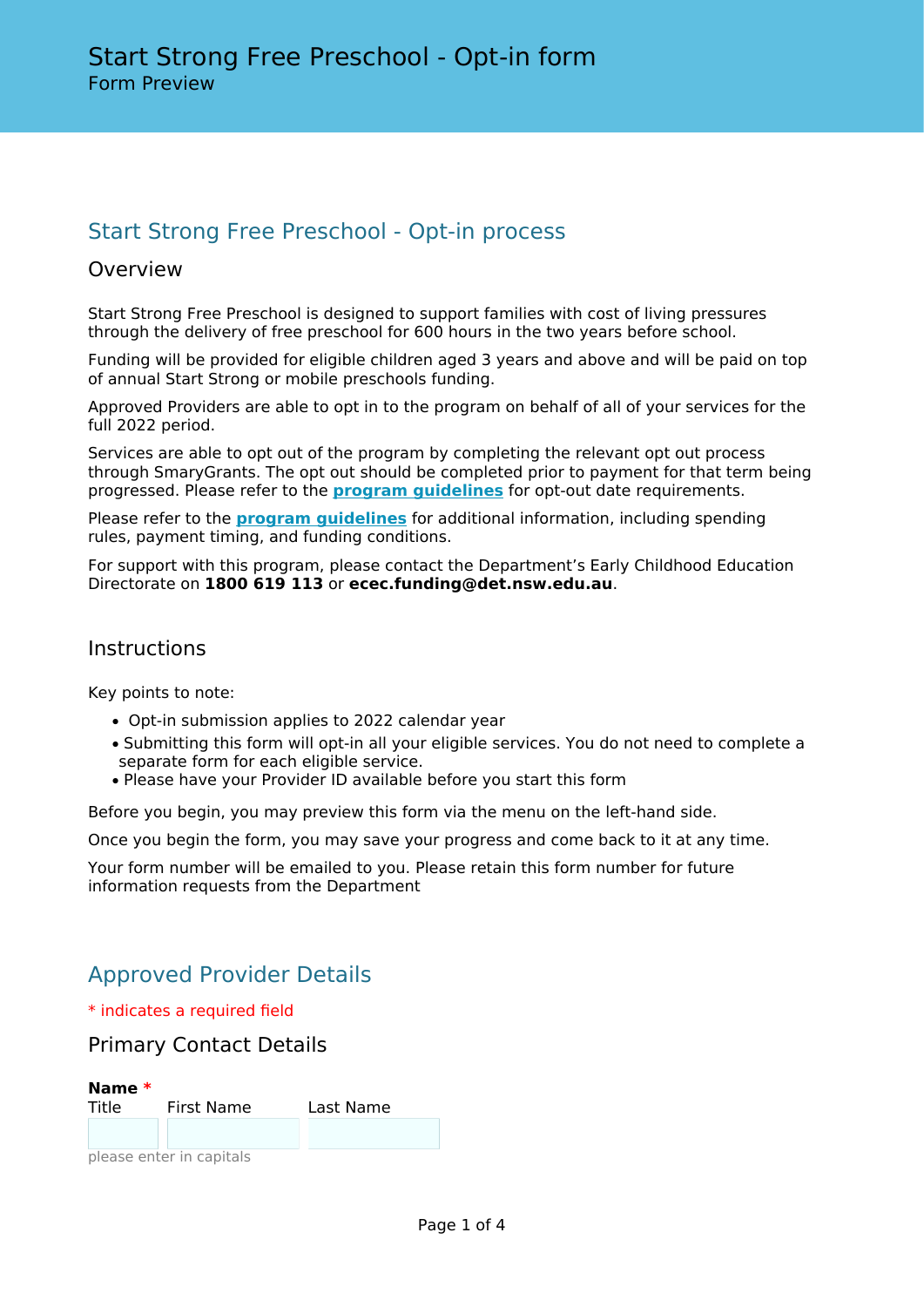# Start Strong Free Preschool - Opt-in form Form Preview

#### **Position \***

#### **Email \***

Must be an email address.

#### **Phone Number \***

Must be an Australian phone number. Must contain 10 digits e.g. 0291231234 or 0412345678

#### **Approved Provider Name (name of organisation) \***

Please provide exact name as per NQA ITS

#### **Approved Provider ID (PR-12345678) - Numbers only \***

Must be a whole number (no decimal place). Please enter an 8 digits number as per NQAITS. Please do not enter any letters (PR). Please do not enter your SE-ID.

#### **ABN \***

The ABN provided will be used to look up the following information. Click Lookup above to check that you have entered the ABN correctly.

| Information from the Australian Business Register |                  |
|---------------------------------------------------|------------------|
| <b>ABN</b>                                        |                  |
| Entity name                                       |                  |
| <b>ABN</b> status                                 |                  |
| Entity type                                       |                  |
| Goods & Services Tax (GST)                        |                  |
| <b>DGR Endorsed</b>                               |                  |
| ATO Charity Type                                  | More information |
| <b>ACNC Registration</b>                          |                  |
| <b>Tax Concessions</b>                            |                  |
| Main business location                            |                  |
| Must be an ABN.                                   |                  |

# Confirmation

\* indicates a required field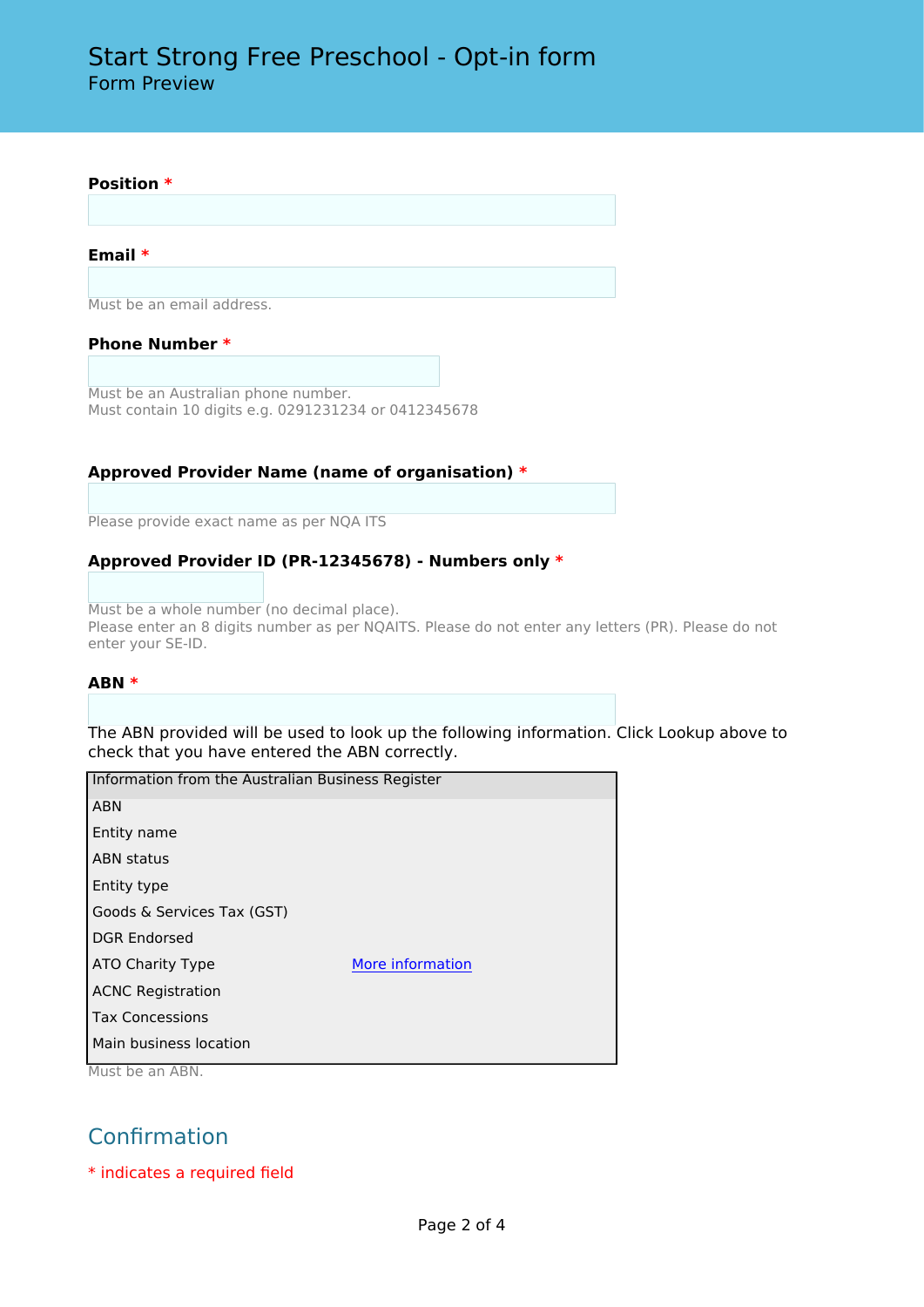### **Thank you for opting into the Start Strong Free Preschool program**

This opt-in will apply to all your eligible services.

The Department is available to help you if you have questions about the funding program. Please contact the Information and Enquiries team at [ecec.funding@det.nsw.edu.au](mailto:ecec.funding@det.nsw.edu.au) or on 1800 619 113.

## Opt-in Confirmation

By choosing to 'opt in', a Funding Agreement is established between your service/s and the Department.

The Funding Agreement will comprise of:

- the Start Strong Free Preschool program guidelines
- the relevant Early Childhood Education Grants Programs Terms and Conditions (1 July
- 2021 to 30 June 2022 for terms 1 and 2; 1 July 2022 to 30 June 2023 for terms 3 and 4); • Any additional information you provide to the Department to calculate your payment under the Start Strong Free Preschool program, if required

### **I confirm that I am opting in to the Start Strong Free Preschool Funding Program for 2022 \***

○ I agree Tick this box to confirm the statement

## **I confirm that I am opting in from the period selected \***

Please note: this opt-in submission will apply from the term selected in the drop down list to the end of 2022

#### **I confirm that the information provided is complete, correct and accurate \***

○ Yes Tick the box to confirm the statement

#### **I understand that by submitting this form, a funding agreement is established \*** ○ Yes

Tick the box to confirm the statement

## **I understand I may be required to provide further information to the Department upon request, including as part of funding compliance activity \***

○ Yes Tick the box to confirm the statement

### **I understand evidence of expenditure must be kept as part of the acquittal process \***

○ Yes Tick the box to confirm the statement

### **I am authorised to submit this opt-in form on behalf of the Approved Provider \*** First Name Last Name